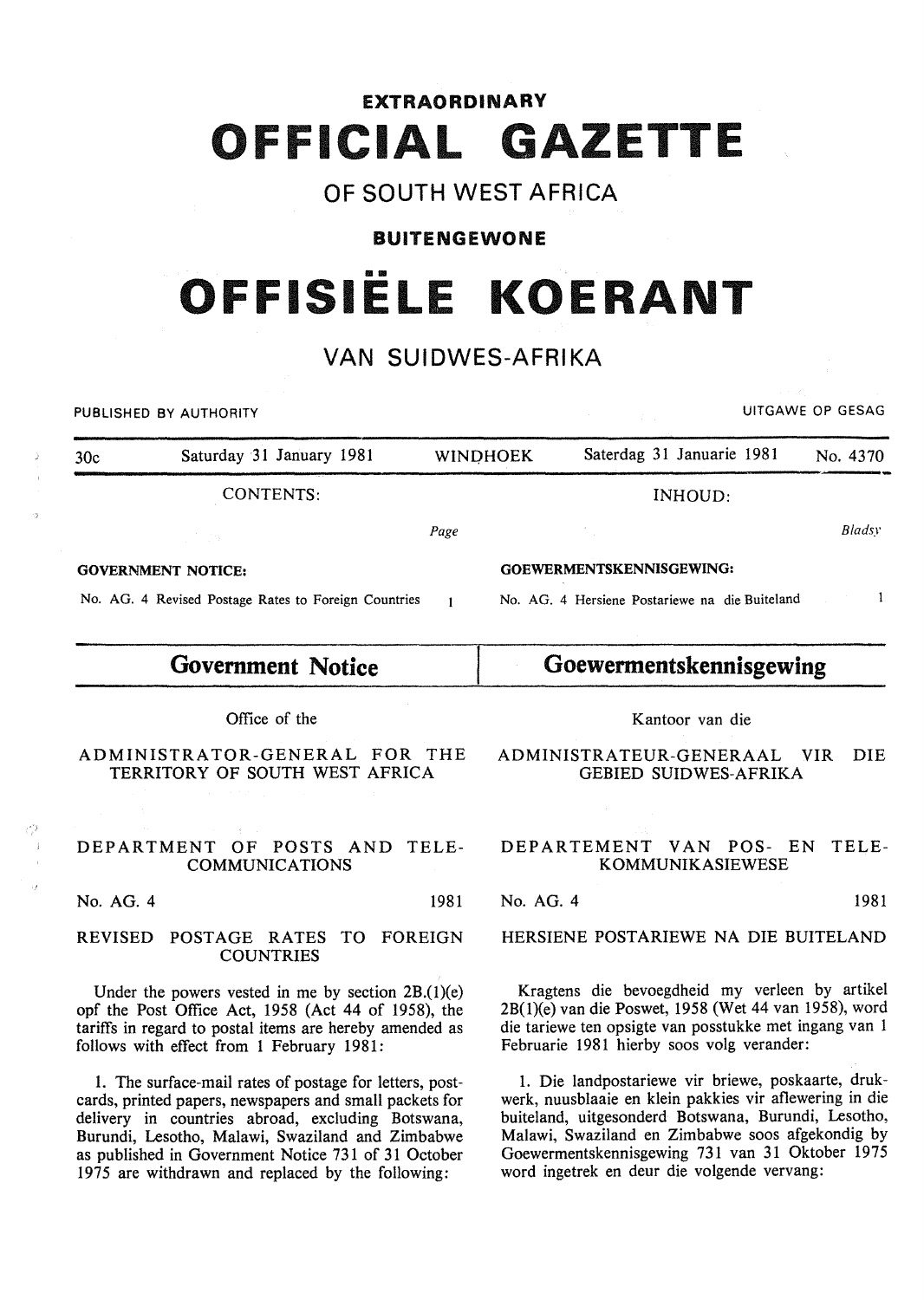|  | No. | 4370 |  |
|--|-----|------|--|
|--|-----|------|--|

| CLASS<br>OF.<br><b>MATTER</b> | MAIL<br>医肾炎 网络运                             | <b>RATE</b><br>$\mathbf C$ | <b>KLAS POSSTUK</b> |                        | <b>TARIEF</b><br>$\mathbf{c}$ |
|-------------------------------|---------------------------------------------|----------------------------|---------------------|------------------------|-------------------------------|
| Letters                       | Up to $20 g$                                | 15                         | <b>Briewe</b>       | Tot $20 g$             | 15                            |
|                               | Above 20 g up to 100 g                      | 35                         |                     | Bo 20 g tot 100 g      | 35                            |
|                               | Above 100 g up to $250 g$                   | 70                         |                     | Bo 100 g tot 250 g     | 70                            |
|                               | Above 250 g up to 500 g                     | 140                        |                     | Bo $250$ g tot $500$ g | 140                           |
|                               | Above 500 g up to $1\,000$ g 240            |                            |                     | Bo 500 g tot 1 000 g   | 240                           |
|                               | Above 1 000 g up to 2 000 $\frac{1}{2}$ 390 |                            |                     | Bo 1 000 g tot 2 000 g | 390                           |
| Postcards                     | Each                                        | 10                         | Poskaarte           | Elk                    | 10                            |
| Printed papers                | Up to $20 g$                                | 8                          | Drukwerk            | Tot $20g$              | 8                             |
|                               | Above 20 g up to 100 g                      | 15                         |                     | Bo 20 g tot 100 g      | 15                            |
|                               | Above 100 g up to 250 $\sigma$              | 30                         |                     | Bo 100 g tot 250 g     | 30                            |
|                               | Above 250 g up to 500 g                     | 55 <sub>5</sub>            |                     | Bo 250 g tot 500 g     | 55                            |
|                               | Above 500 g up to 1 000 g                   | 90                         |                     | Bo 500 g tot 1 000 g   | 90                            |
|                               | Above 1 000 g up to 2 000 g                 | 125                        |                     | Bo 1 000 g tot 2 000 g | 125                           |
|                               | *Thereafter per 1 000 g                     | 65                         |                     | * Daarna per 1 000 g   | 65                            |
| Small packets                 | Up to $100 g$                               | 15                         | Klein pakkies       | Tot $100 g$            | 15                            |
|                               | Above $100 g$ up to $250 g$                 | 30                         |                     | Bo 100 g tot 250 g     | 30                            |
|                               | Above 250 g up to 500 g                     | 55                         |                     | Bo 250 g tot 500 g     | 55                            |
|                               | Above 500 g up to $1000g$                   | 90                         |                     | Bo 500 g tot 1 000 g   | 90                            |

\*Applies only to books with a mass of more than 2 000 g but not more than 5 000 g.

2. The surface-mail rates of postage for small packets, letters, postcards and printed oaoers for delivery in Botswana, Burundi, Lesotho, Malawi, Swaziland and Zimbabwe as published in Government Notices 731 of 31 October 1975 and 64 of 25 January 1980 are withdrawn and replaced by the following:

| CLASS          | OF | MAIL                        | <b>RATE</b> |
|----------------|----|-----------------------------|-------------|
| <b>MATTER</b>  |    |                             | c           |
| Letters        |    | Up to $50 g$                | 10          |
|                |    | Above 50 g up to 100 g      | 25          |
|                |    | Above 100 g up to $250 g$   | 50          |
|                |    | Above 250 g up to 500 g     | 90          |
|                |    | Above 500 g up to 1 000 g   | 160         |
|                |    | Above 1 000 g up to 2 000 g | 260         |
| Postcards      |    | Each                        | 7           |
| Printed papers |    | Up to $50 g$                | 8           |
|                |    | Above 50 g up to 100 g      | 15          |

\* Slegs van toepassing op boeke met 'n massa van meer as 2 000 g maar hoogstens 5 000 g.

2. Die landpostariewe vir klein pakkies, briewe, poskaarte en drukwerk vir aflewering in Botswana, Burundi, Lesotho, Malawi, Swaziland en Zimbabwe soos afgekondig in Goewermentskennisgewings 731 van 31 Oktober 1975 en 64 van 25 Januarie 1980 word ingetrek en deur die volgende vervang:

| <b>KLAS POSSTUK</b> |                        | <b>TARIEF</b> |
|---------------------|------------------------|---------------|
|                     |                        | с             |
| <b>Briewe</b>       | Tot 50 $g$             | 10            |
|                     | Bo 50 g tot $100$ g    | 25            |
| ÷                   | Bo $100$ g tot $250$ g | 50            |
|                     | Bo $250$ g tot $500$ g | 90            |
|                     | Bo 500 g tot 1 000 g   | 160           |
|                     | Bo 1 000 g tot 2 000 g | 260           |
|                     |                        |               |
| Poskaarte           | Elk.                   | 7             |
| Drukwerk            | Tot 50 $g$             | 8             |
|                     | Bo 50 g tot 100 g      | 15            |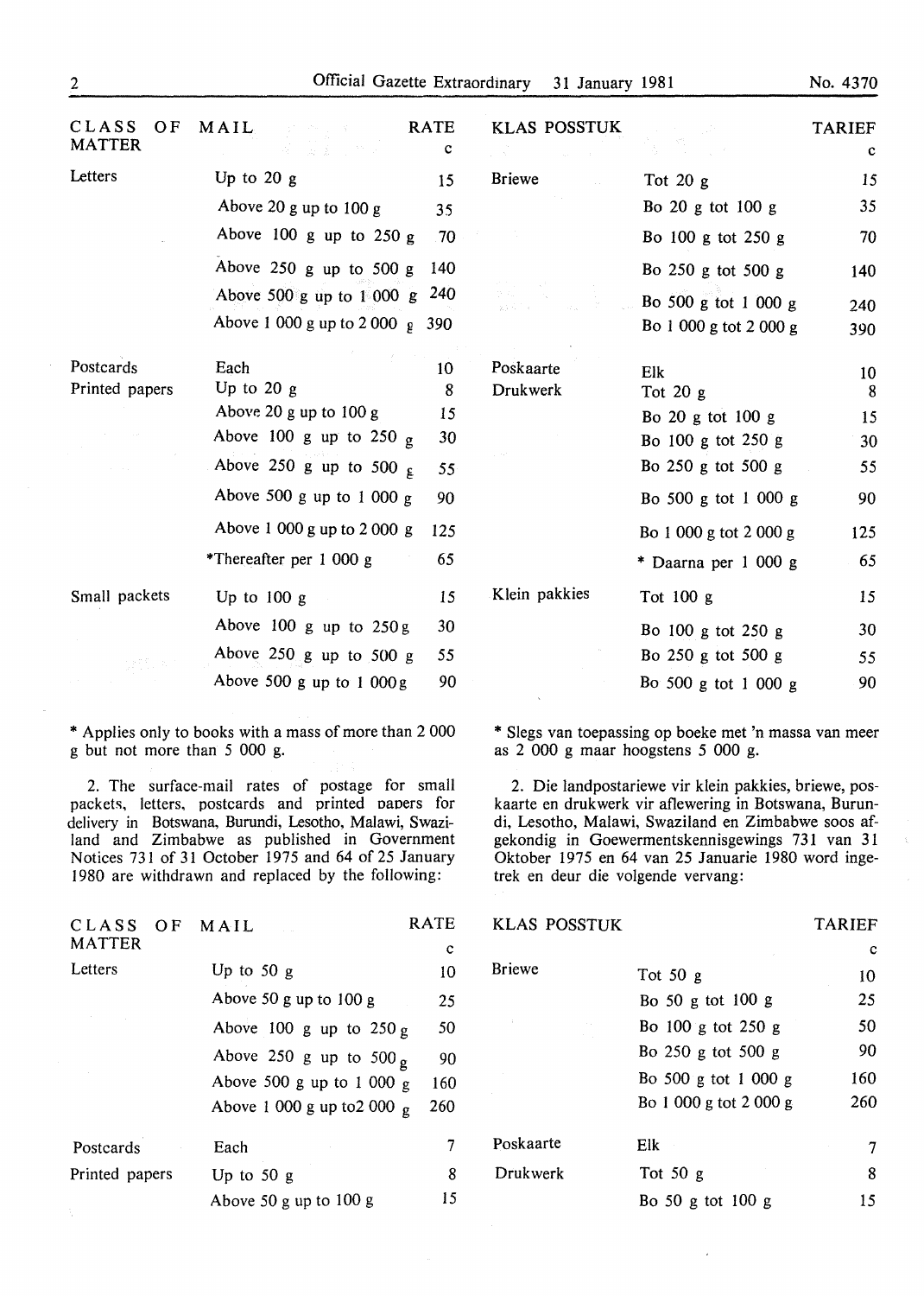|               | Above 100 g up to $250 g$          | 30  |
|---------------|------------------------------------|-----|
|               | Above 250 g up to 500 g            | 55  |
|               | Above 500 g up to 1 000 $_{\rm g}$ | 90  |
|               | Above 1 00 g up to 2 000 g         | 125 |
|               | *Thereafter per 1 000 g            | 65  |
| Small packets | Up to $100 g$                      | 15  |
|               | Above 100 g up to 250 g            | 30  |
|               | Above 250 g up to 500 g            | 55  |
|               | Above 500 g up to 1 000 g          | 90  |

\* Applies only to books with a mass of more than 2 000 g but not more than 5 000 g.

3. The airmail rates of postage for letters, aerogrammes, postcards, second class mail and small packets for delivery in countries abroad as published in Government Notice 731 of 31 October 1975 are withdrawn and replaced by the following:

"3.1 Aerogrammes and postcards to:

|  | 3.1.1 Botswana, Lesotho, Malawi, |    |
|--|----------------------------------|----|
|  | Swaziland and Zimbabwe           | 10 |

3.1.2 All other countries 15

3.2 Letters, printed papers and small packets:

| OF -<br>COUNTRY<br><b>DESTINATION</b>                                                                                                                                                                                                                                                                                  | Letters<br>per 10<br>gram | Printed<br>papers<br>per 10<br>gram | Small<br>packets<br>per 100<br>gram |
|------------------------------------------------------------------------------------------------------------------------------------------------------------------------------------------------------------------------------------------------------------------------------------------------------------------------|---------------------------|-------------------------------------|-------------------------------------|
|                                                                                                                                                                                                                                                                                                                        | с                         | c                                   | c                                   |
| Botswana; Lesotho; Malawi;<br>Swaziland and Zimbabwe.                                                                                                                                                                                                                                                                  | 10                        | 7 <sub>1</sub>                      | 30                                  |
| Angola; Congo, People's<br>Republic of the' Chagos<br>Archipelago; Comoros; Ga-<br>bon, Kenya; Madagascar;<br>Mauritius, Mozambique; Réu-<br>nion; Seychelles; Tanzania; U-<br>ganda; Zaire and Zambia.                                                                                                                | 15                        | 10                                  | 50                                  |
| Aegean Islands; Albania; Alge-<br>ria; Andorra; Austria; Azores<br>Islands; Balearic Islands;<br>Belguim: Benin; Brazil;<br>Bulgaria; Burundi; Cameroon;<br>Canary Islands; Cape Verde,<br>Republic of; Central African<br>Empire; Chad; Corsica; Crete;<br>Cyprus; Czechoslovakia; Den-<br>mark; Djibouti; Dodecanese | 20                        | $\overline{.15}$                    | 100                                 |

Islands; Equatorial Guinea;

|               | Bo 100 g tot 250 g     | 30  |
|---------------|------------------------|-----|
| ţ             | Bo 250 g tot 500 g     | 55  |
|               | Bo 500 g tot 1 000 g   | 90  |
|               | Bo 1 000 g tot 2 000 g | 125 |
|               | * Daarna per 1 000 g   | 65  |
| Klein pakkies | Tot $100 g$            | 15  |
|               | Bo 100 g tot 250 g     | 30  |
|               | Bo 250 g tot 500 g     | 55  |
|               | Bo 500 g tot 1 000 g   | 90  |
|               |                        |     |

\* Slegs van toepassing op boeke met 'n massa van meer as 2 000 g maar hoogstens 5 000 g.

3. Die lugpostariewe vir briewe, aerogramme, poskaarte, tweedeklasposstukke en klein pakkies vir aflewering in die buiteland soos afgekondig in Goewermentskennisgewing 731 van 31 Oktober 1975 word ingetrek en deur die volgende vervang:

"3.1 Aerogramme en poskaarte na:

3.1.1 Botswana, Lesotho, Malawi, Swaziland en Zimbabwe 10

TARIEF

3.1.2 Aile ander Iande 15

Guinee; Eritrea; Ethiopie; Finland, Frankryk; Gambie;

3.2 Briewe, drukwerk en klein pakkies:

| LAND VAN BESTEMMING                                                                                                                                                                 | Briewe<br>per 10<br>gram                                                               | Drukwerk<br>per 10<br>gram | Klein<br>pakkies<br>per 100<br>gram |
|-------------------------------------------------------------------------------------------------------------------------------------------------------------------------------------|----------------------------------------------------------------------------------------|----------------------------|-------------------------------------|
|                                                                                                                                                                                     | $\mathbf{c}$ :                                                                         | c                          | $\mathbf{c}$                        |
| Botswana; Lesotho; Malawi;<br>Swaziland en Zimbabwe.                                                                                                                                | $10^{\circ}$                                                                           | 7                          | 30                                  |
| Angola; Chagos-argipel; Co-<br>more; Gaboen; Kenia; Kongo,<br>Volksrepubliek; Madagascar;<br>Mauritius; Mosambiek; Réu-<br>nion; Seychelle; Tanzanië; U-<br>ganda; Zaire en Zambië. | 15.<br>$\sigma_{\rm eff}^{\rm eff}$ and $\sigma_{\rm eff}^{\rm eff}$<br>Program of the | 10                         | 50                                  |
|                                                                                                                                                                                     |                                                                                        |                            |                                     |
| Albanië; Algerië; Andorra;<br>Asoriese Eilande; Baleariese<br>Eilande; België; Benin; Brasilië,<br>Bulgarye; Burundi; Giprus;                                                       | 20                                                                                     | 15                         | 100                                 |
| Denemarke; Djiboeti;<br>Dodekanesos-eilande: Duits-<br>land, Bondsrepubliek; Duits-<br>land, Demokratiese Republiek;<br>Egeïese-eilande; Ekwatoriaal-                               | $\mathbb{C}^{n}$ . $\mathbb{C}^{n}$                                                    |                            |                                     |

RATE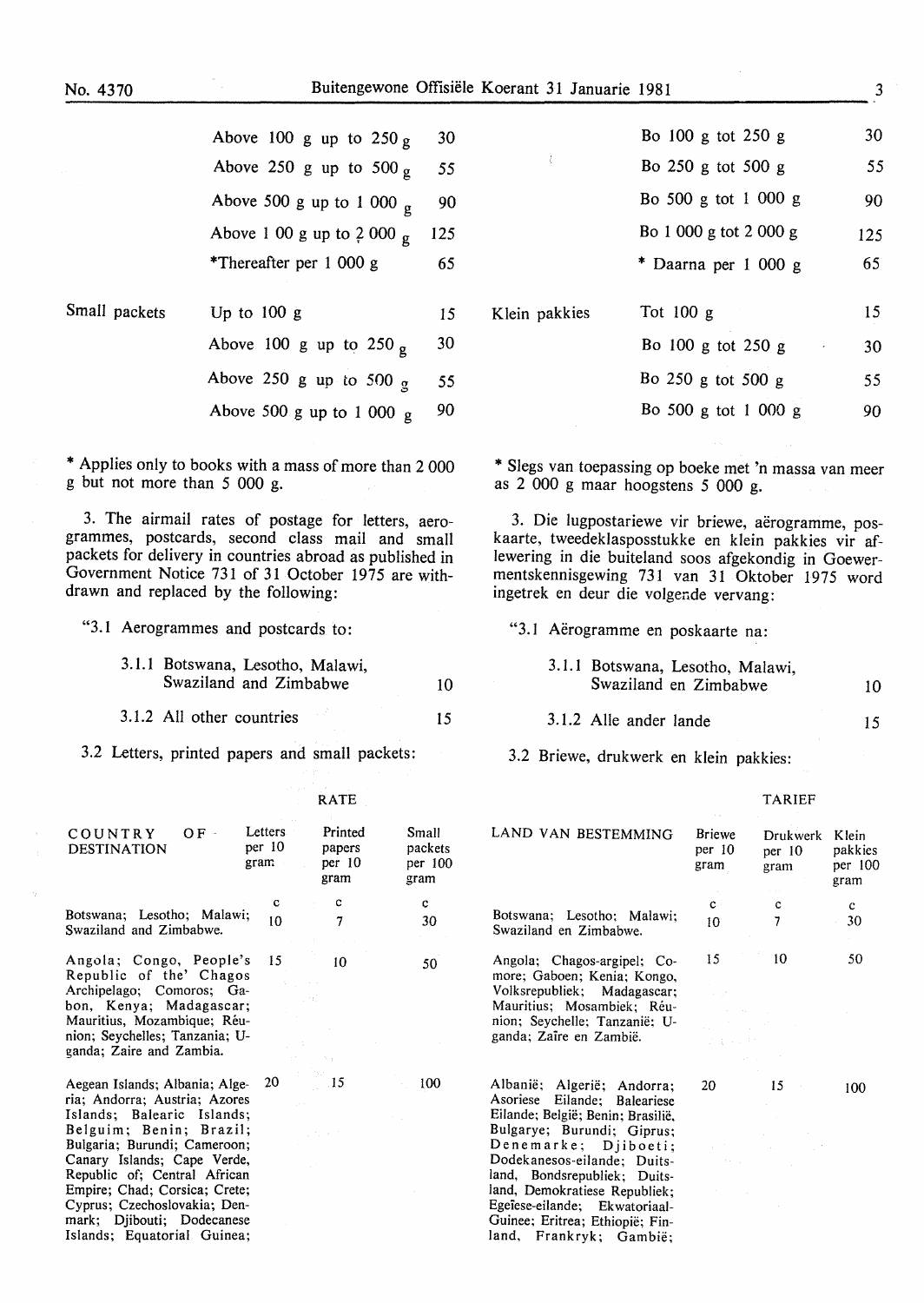Small packets per 100 gram c

Klein pakkies per 100 gram c

Briewe per 10 gram

Drukwerk per 10 gram

c

c

Letters per 10 gram

c

Printed papers per 10 gram

c

 $20$ 

150

Eritrea; Ethiopia; Finland; France; Gambia; German Democratic Republic; Germany, Federal Republic; Ghana; Gibraltar; Great Britain and Northern Ireland (including Channel Islands and Isle of Man); Greece; Guinea-Bissau; Guinea, Republic of, Hungary; Ireland, Republic of; Israel; Italy; Ivory Coast; Liberia; Libya; Liechtenstein; Luxembourg; Madeira; Mali; Malta; Mauritania; Monaco; Morocco; Netherlands; Niger, Nigeria; Norway; Poland; Portugal; Rhodes; Roumania; Rwanda; Sao Tome and Principe; Senegal; Sierra Leone; Spain; Spanish North Africa; Somalia; Sudan; Sweden; Switzerland; Syria; Togo; Tunisia; Turkey, Urper Volta; Vatican City State and Yugoslavia.

Abu Dhabi; Alaska; Anguilla; 25 Antigua; Argentina; Australia; Bahamas; Bahrain; Barbados; Belize; Bermuda; Bolivia; Canada; Cayman Islands; Chile; Colombia; Costa Rica; Cuba, Dominica; Dominican Republic; Dubai; Ecuador; Egypt; El Salvador; Faroe Islands; Fiji; French Guiana;<br>Greenland: Grenada; Greenland; Grenada;<br>Guadeloupe: Guatemala; Guadeloupe: Guyana, Republic of; Haiti; Honduras; Hongkong; Iceland; Iran; Iraq; Jamaica; Jordan; Kuwait; Lebanon; Macao; Martinique, Mexico; Montserrat; Nauru; Netherlands Antilles; Nevis; New Caledonia; Newfoundland; New Hebrides; New Zealand; Nicaragua; Norfolk Island; Oman; Pakistan; Panama; Panama Canal Zone; Pepua New Guinea; Paraguay; Peru; Puerto Rico; Qatar; St. Christopher; St. Lucia; St. Pierre and Miquelon; St. Vincent; Samoa, American; Samoa Western; Saudi Arabia; Sharjah; Suriname; Tonga; Tortola Island; Trinidad and Tobago; Turks and Caicos Islands; Union of Soviet Socialist Republics (a) In Asia (b) In Europe; United States of America Including Virgin Islands

Ghana; Gibraltar; Griekeland; Groot-Brittanje en Noord-Ierland (met inbegrip van Kanaaleilande en die Eiland Man); Guinee-Bissau; Guinee, Republiek; Hongarye; Ierland, Republiek; Israel; Italie; 1 voorkus; -Joego-Siawie; Kaap Verde, Republiek; Kameroen; Kanariese Eilande; Korsika; Kreta; Liberie; Libie; Liechtenstein; Luxemburg; Madeira; Mali; Malta; Marokko; Mauritania; Monaco; Nederland; Niger; Nigerie; Noorwee; Oostenryk; Opper-Volta; Pole; Portugal; Rhodos; Roemenie; Rwanda; Sao Tome en Principe; Senegal; Sentraai-Afrikaanse Ryk; Sierra Leone; Sirie; Soedan; Somalie; Spaans Noord-Afrika; Spanje; Swede, Switserland; Togo; Tsjaad; Tsjeggo-Slowakye; Tunisie; Turkey en Vatikaanstaat.

Abu Dhabi; Alaska; Anguilla; 25 Antigua; Argentinie; Australie; Bahama-eilande; Bahrein; Barbados; Belize; Bermuda; Bolivia; Chili; Colombia; Costa Rica; Doebai; Dominica; Dominikaanse Republiek; Ecuador; Egipte; El Salvador; Faröer-eilande; F8dji; Frans-Guiana; Grenada; Groenland; Guadeloupe; Guatemala; Guyana, Republiek; Haiti; Honduras; Hongkong; Irak; Iran; Jamaika; Jemen,' Arabiese Republiek; Jemen, Demokratiese Volksrepubliek (met inbegrip van Kamaran en Makalla); Jordanie; Kaaimanseilande; Kanada; Katar; Koeweit; Kuba; Libanon; Macao; Martinique; Mexiko; Montserrat; Nauru; Nederlandse Antille; Nevis; Newfoundland; Nicaragua; Nieu-C aledonie; Nieu-Seeland; Norfolk-eiland, Nuwe Hebride; Oman; Pakistan; Panama; Panamakanaalsone; Papoea-Nieu-Guinee; Paraguay; Peru; Puerto Rico; St. Christopher; St. Lucia; St. Pierre en Miquelon; St. Vincent; Samoa, Amerikaans; Samoa, Wes; Saoedi-Arabie; Sjarja; Suriname; Tonga; Tortola-eiland; Trinidad en Tobago; Turks- en

150

20